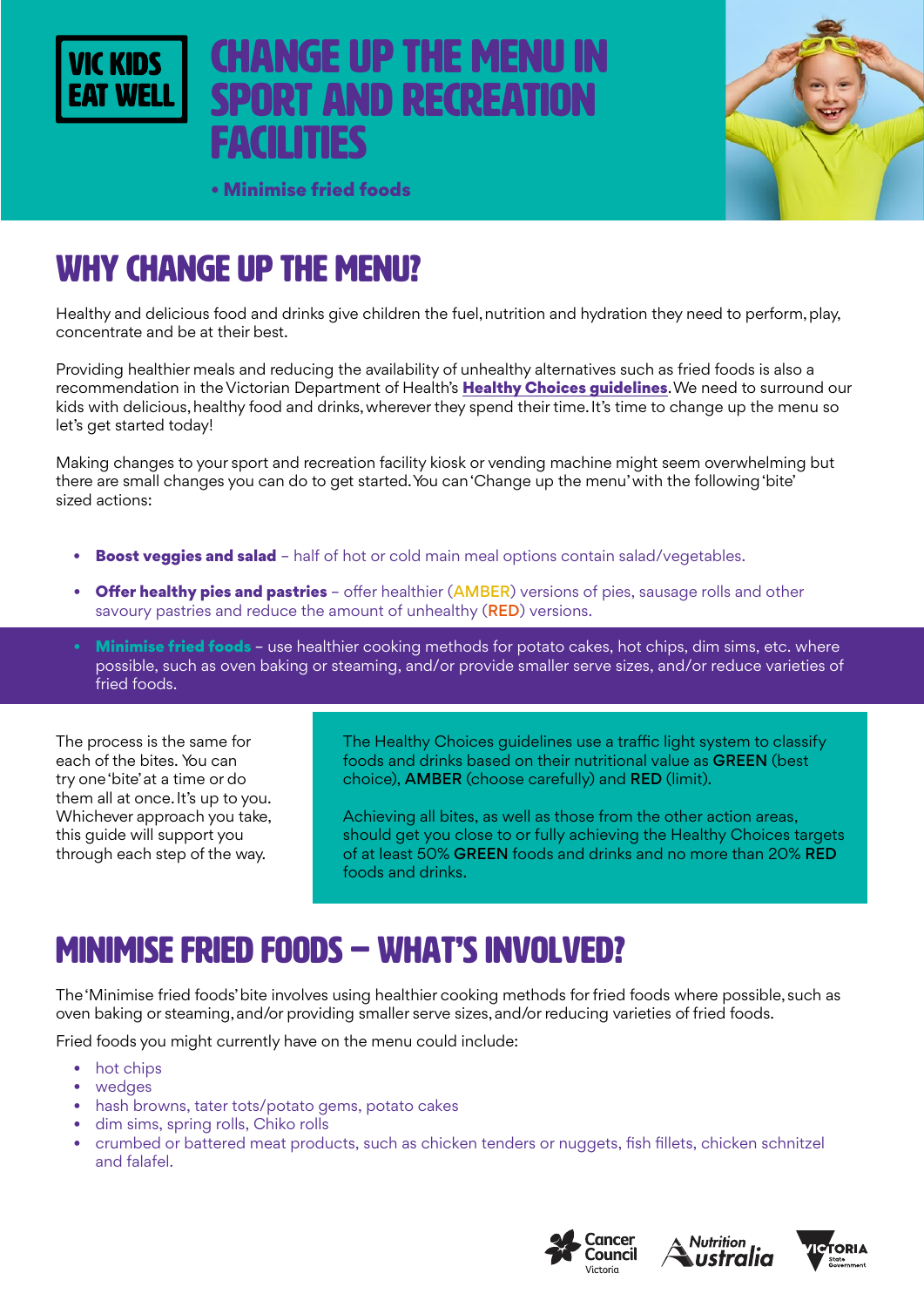Healthier cooking methods for these foods include:

- stir-fry
- steam
- boil
- grill and toast
- air-frying
- microwave
- roast or bake with minimal oil (e.g. using oil spray or brushing on oil).

Providing smaller serving sizes could include:

- provide smaller dim sims and chicken schnitzels
- offer items for sale individually only and not in multiples (e.g. two dim sims in a serve)
- use a small container/bucket for chips and wedges instead of large containers/bags
- offer only one small size of an item, not multiple serve sizes (e.g. small and large)

#### To **minimise fried foods,** follow our three simple steps:



Start by reviewing the hot food options are currently available at the facility, and how they are currently being cooked. This will help identify which options you may want to swap. If you currently deep-fry any food items note this down.

Use [FoodChecker](https://foodchecker.heas.health.vic.gov.au/) to review the hot food items currently available in the facility and determine which ones are the healthier **AMBER** options and which are the less healthy **RED** options. Note: any item that is deep-fried is considered RED, even if it is listed in its uncooked version on FoodChecker as AMBER.







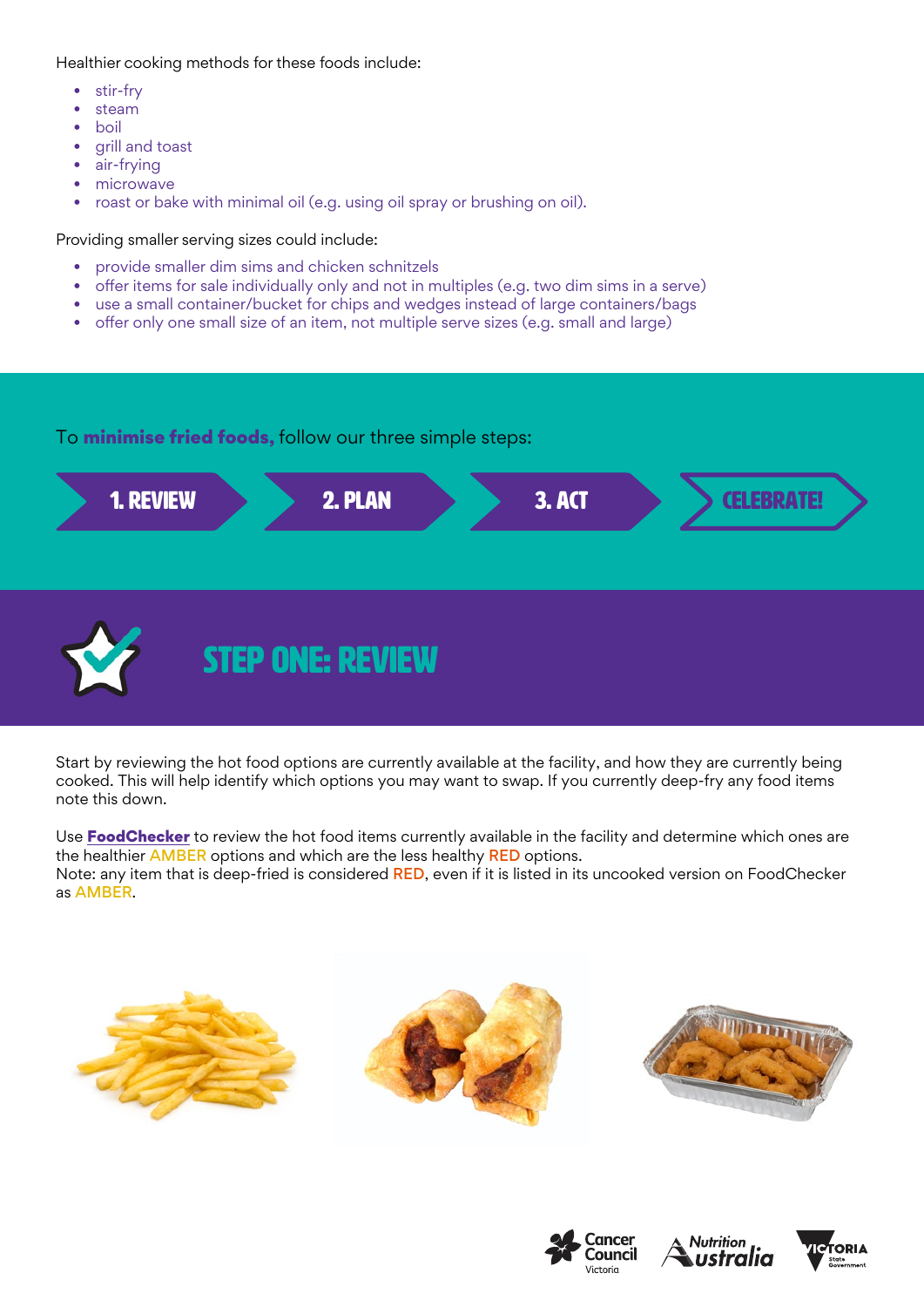

List the equipment the facility has for cooking the current fried food items in a healthier way. This may include an:

- oven and stovetop
- **steamer**
- air fryer
- microwave.

Depending on the equipment the facility has, there are plenty of ways to change how the current deep-fried food items are cooked such as:

- bake or air-fry crumbed and coated foods such as chicken tenders, wedges or hot chips
- bake spring rolls and samosas
- steam dumplings, dim sims and wontons
- toast or grill falafel.

Also consider any time implications the difference in cooking method may have. For example, staff may need to start cooking earlier than normal or certain methods may no longer be practical in certain circumstances.

If you wish to continue providing deep-fried foods, consider providing smaller portion sizes of these foods.

You could even consider removing any items which are not high sellers from the menu altogether. Pick the two or three options that are your best sellers and continue to provide these and phase out the remaining options.



You also need to learn how the hot food items are purchased. Find out where the facility purchases its hot food items from for the café or kiosk. It could be:

- a local distributor or wholesaler
- a local supermarket.

Once you know where the facility purchases its hot food items from, contact the supplier to discuss and determine healthier options the facility can purchase.

Note: some hot food items that are smaller in portion size and prepared with a healthier cooking method are still considered RED, due to their saturated fat and sodium content. Use FoodChecker to find healthier AMBER hot food items to replace some of the RED versions you currently stock.





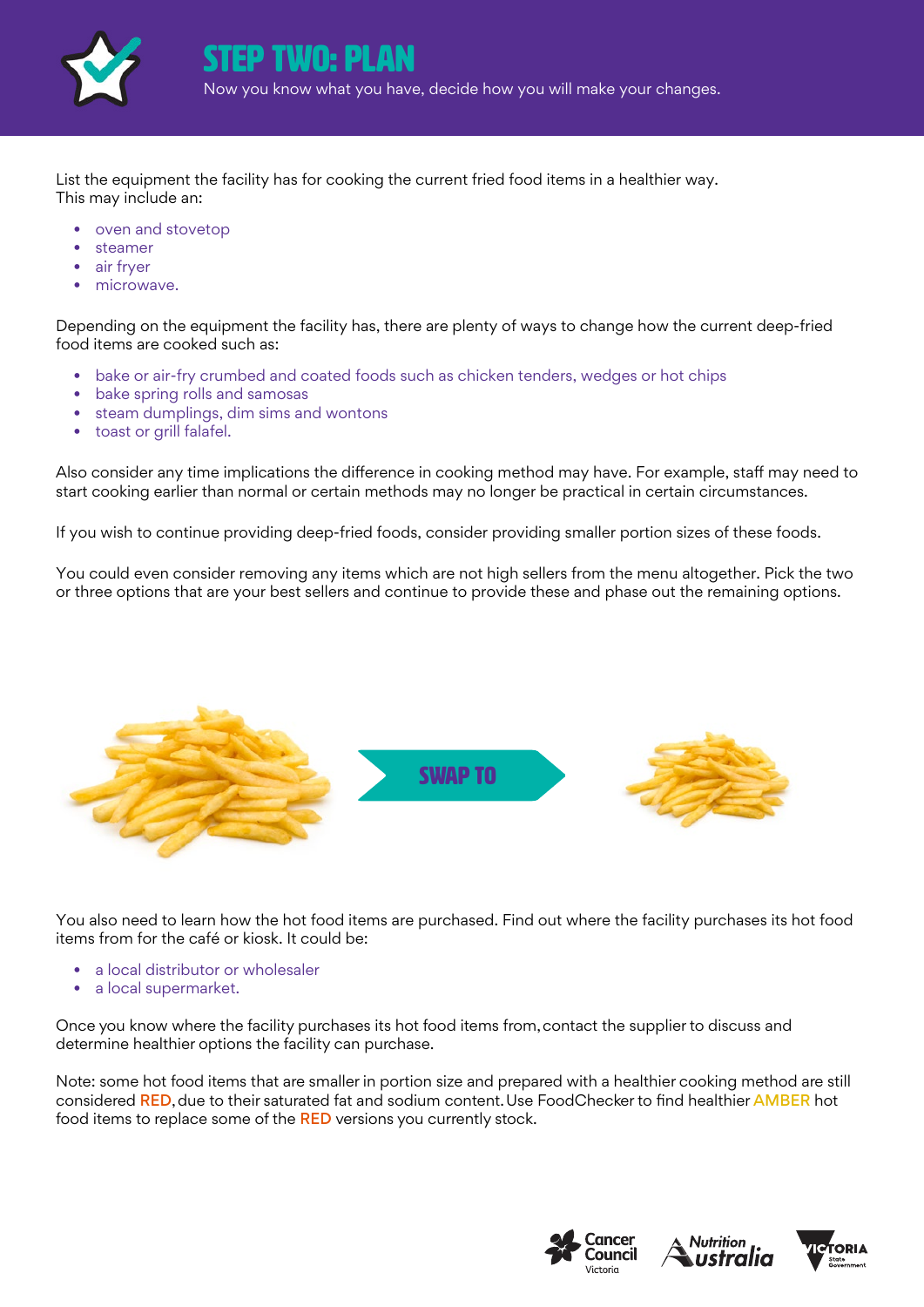# planning for change

There are different ways to introduce changes and make improvements to the hot food options in a facility. You can make changes all at once or use a gradual approach:

**All at once:** this is a quick way to drastically improve the healthiness of the hot food offering and works best if there are only a few changes to make.

A gradual approach: this option gives customers more time to get used to the changes and an opportunity to try alternative options before other hot food options are removed. It is often the more readily accepted option if you need to make lots of changes to the hot food options available.

### TIP:

If there is a contract or agreement in place, discuss with the supplier what flexibility there is and how healthier options could be included in the existing contract.

If the contract is set, you might need to wait to influence the contract when it comes time for renewal. Or consider using a different supplier that can offer the healthier foods you want.

### TIP:

#### There are three ways you can take a gradual approach:

- 1. Remove the least popular deep-fried foods first, then work on replacing the best sellers second.
- 2. Sell down your stock of hot foods in large portion sizes and don't order more once you sell out. As they sell out replace with smaller sized products or options.
- 3. Start to use some healthier cooking methods as a first step, then negotiate with suppliers about ordering smaller versions of hot foods (or vice versa).



## STEP THREE: ACT

Now you've done all the groundwork, it's time to put it into action!

## SUPPORTING SUCCESS

You might find that you need to get some new equipment to make this change. If this is the case, start by speaking to facility management to get their support and consider how you will get the money for this.

Perhaps you can fundraise with the community to get new equipment if there is no budget available from the facility currently (refer to 'Put the fun into fundraising and marketing' for healthy fundraising options).

Remember, this is just one of the 'bites' you can do to change up the menu. Check out ['Boost veggies and salad'](https://www.vickidseatwell.health.vic.gov.au/resources) or 'Offer healthier pies [and pastries'](https://www.vickidseatwell.health.vic.gov.au/resources) for how to provide and promote other healthier menu options in the facility.